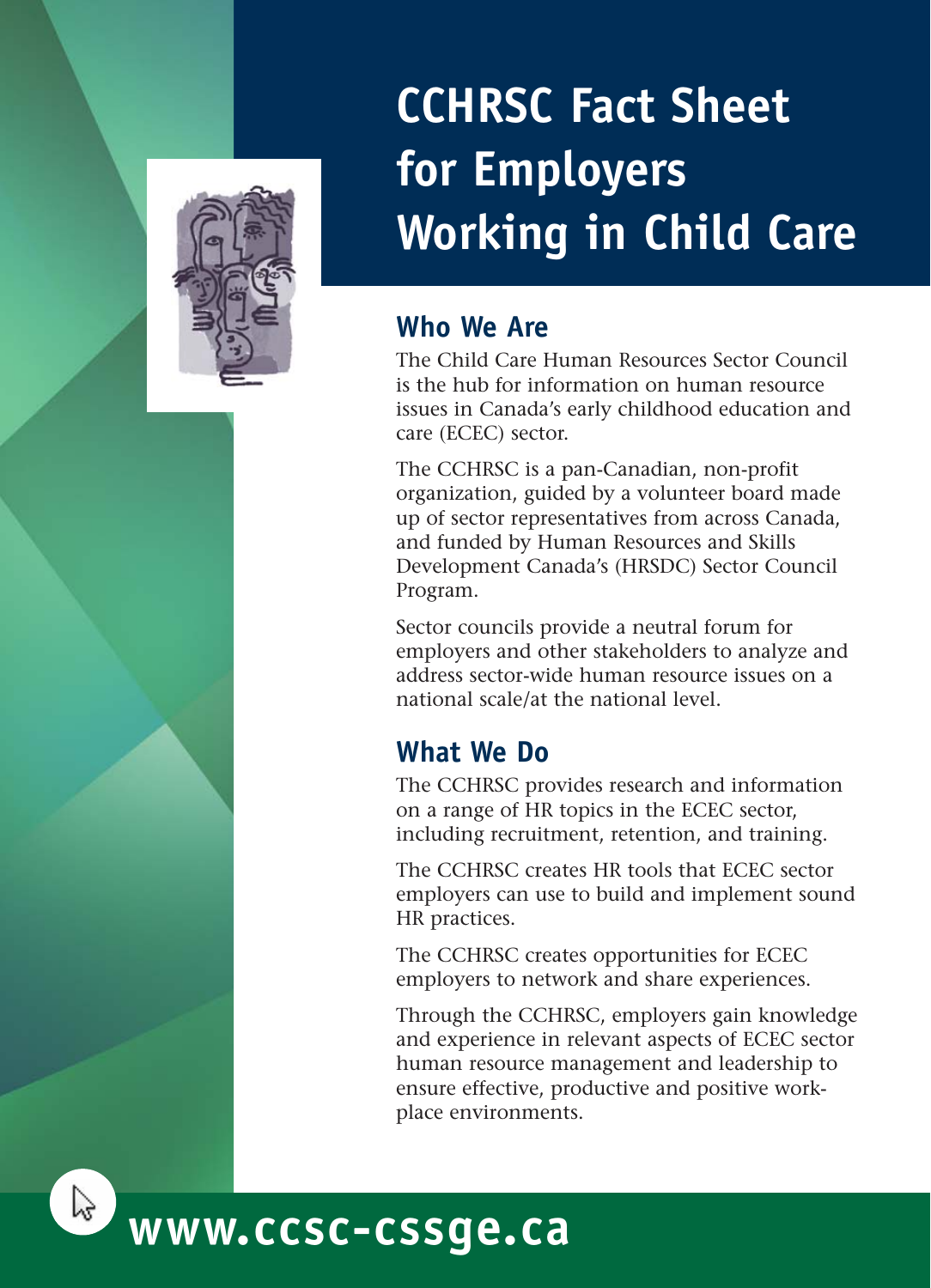## **CCHRSC HR Tools**

#### **Occupational Standards for Child Care Administrators** –

These Occupational Standards are intended for directors, supervisors, administrators, managers, and lead or head educators in an ECEC environment. They identify core knowledge, skills, and abilities required in six key areas: child development and care (programs); human resources; financial; facilities and community relations; and governance.

#### **Occupational Standards for Early Childhood**

**Educators (ECEs)** – These Occupational Standards describe the knowledge, skills and abilities front-line ECEs need to do their job effectively. Employers can use the standards to develop recruiting tools, evaluate staff's day-to-day work, and determine professional development requirements.

**How-To Use the Occupational Standards for ECEs: How-To Guide and Video Series** – The step-by-step How-To Guide describes five potential uses for the Occupational Standards, including: developing job descriptions, conducting performance appraisals, and identifying ongoing professional development needs. The Guide also features examples of important HR tools, such as a Professional Development Plan and a Performance Appraisal Scale.

**HR Toolkit for Employers** – This project will provide employers with an HR Toolkit designed to improve their human resource management skills, enhance their capacity to retain staff, and improve overall job satisfaction among ECEs. The Toolkit will include tools and resources specifically geared towards ECEC employers, including templates for creating job descriptions and policies, and workplace retention strategies. Available 2012.

## **www.ccsc-cssge.ca**

 $\mathbb{R}$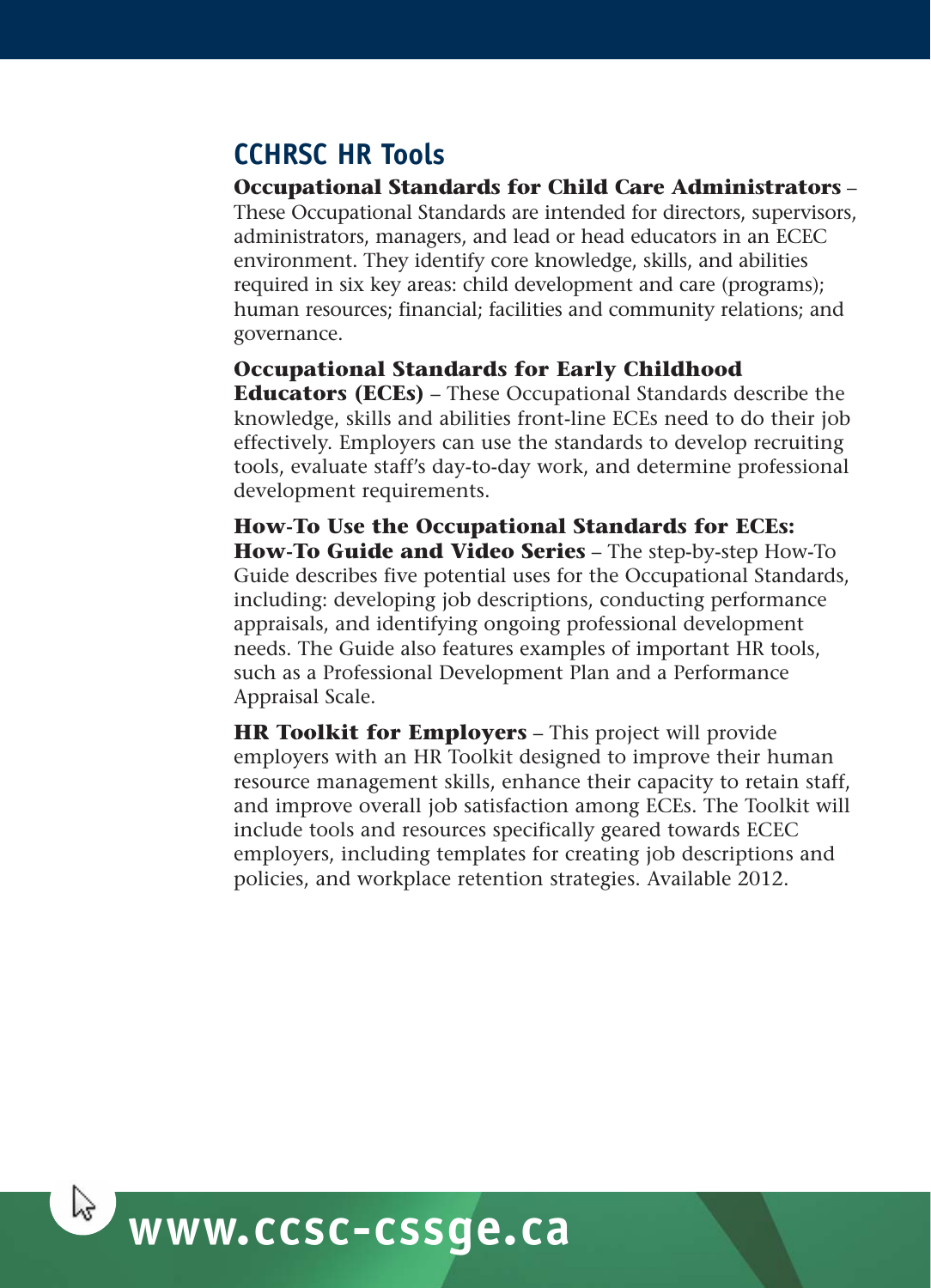## **CCHRSC's HR Research and Information**

**Career Promotion and Recruitment Strategy** – The Executive Summary of this project focuses on identifying ways to attract more people to careers in ECEC and encourages skills development among the existing workforce.

**Supporting Employers in ECEC – Executive & Main Report** – Each report includes recommendations in areas where employers can have an impact, including: improving HR and leadership capacity; promoting/developing exemplary practices; training and professional development; and the monetary and non-monetary ways or recruiting and retaining staff.

**Employer Models in Canada's ECEC Sector** – This publication contains a series of 14 descriptive articles designed to bring ECEC governance models to life by exploring different programs and models from the employer perspective.

**Understanding and Addressing Workforce Shortages – Recruitment and Retention Challenges and Strategies** – This report examines recruitment and retention challenges in the ECEC sector from an economic and human resource management perspective. It includes recommendations for changing the primary factors that cause workforce shortages in the ECEC sector, including a list of steps employers can take to improve recruitment and retention in their workplaces.

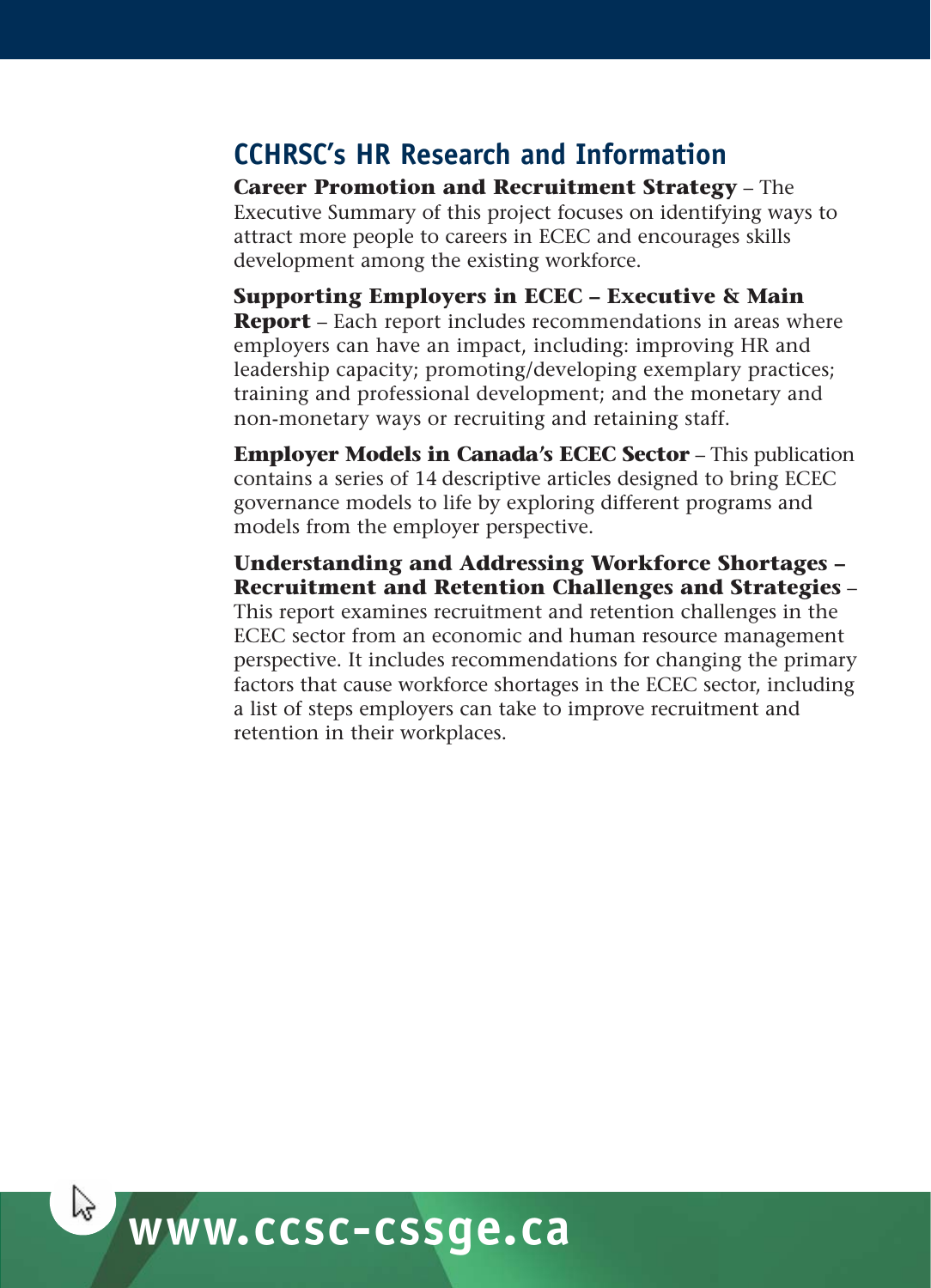### **Opportunities to network and share experiences**

More than 1,000 ECEC employers across Canada who are dedicated to addressing HR issues in the sector have joined the CCHRSC network. Ways that you can stay connected include:

#### **Signing-up with the CCHRSC**

After signing-up at **www.cccs-cssge.ca** you may be invited to participate in focus groups, interviews and surveys that play a critical role in informing CCHRSC research. You will also receive updates, news and information on our work and human resources in Canada's ECEC sector, and have the opportunity to network with other professionals through our work.

#### **An electronic bulletin**

Designed to be brief and fit your busy schedule, the e-bulletin is sent to your inbox 3–5 times a year. The easiest way to stay up to date on CCHRSC projects, resources, and human resource developments in the sector, the e-bulletin focuses on connecting end users with the resources and information they need.

To receive the e-bulletin, sign-up at: **www.ccsc-cssge.ca/english/list/**

#### **A LinkedIn Network**

LinkedIn is a professional networking site that helps you exchange knowledge, ideas and opportunities with a broad range of network professionals who are also using LinkedIn. When you create a profile, you will be able to join one of two CCHRSC groups designed to stimulate discussion in the ECEC community. The first group is a general group that anyone in the ECEC sector can join, while the second is a post-secondary ECE group specifically for faculty and leaders working in the ECEC education community. Simply type "CCHRSC" into the LinkedIn search field to join our groups and start networking!

## **www.ccsc-cssge.ca**

 $\sqrt{2}$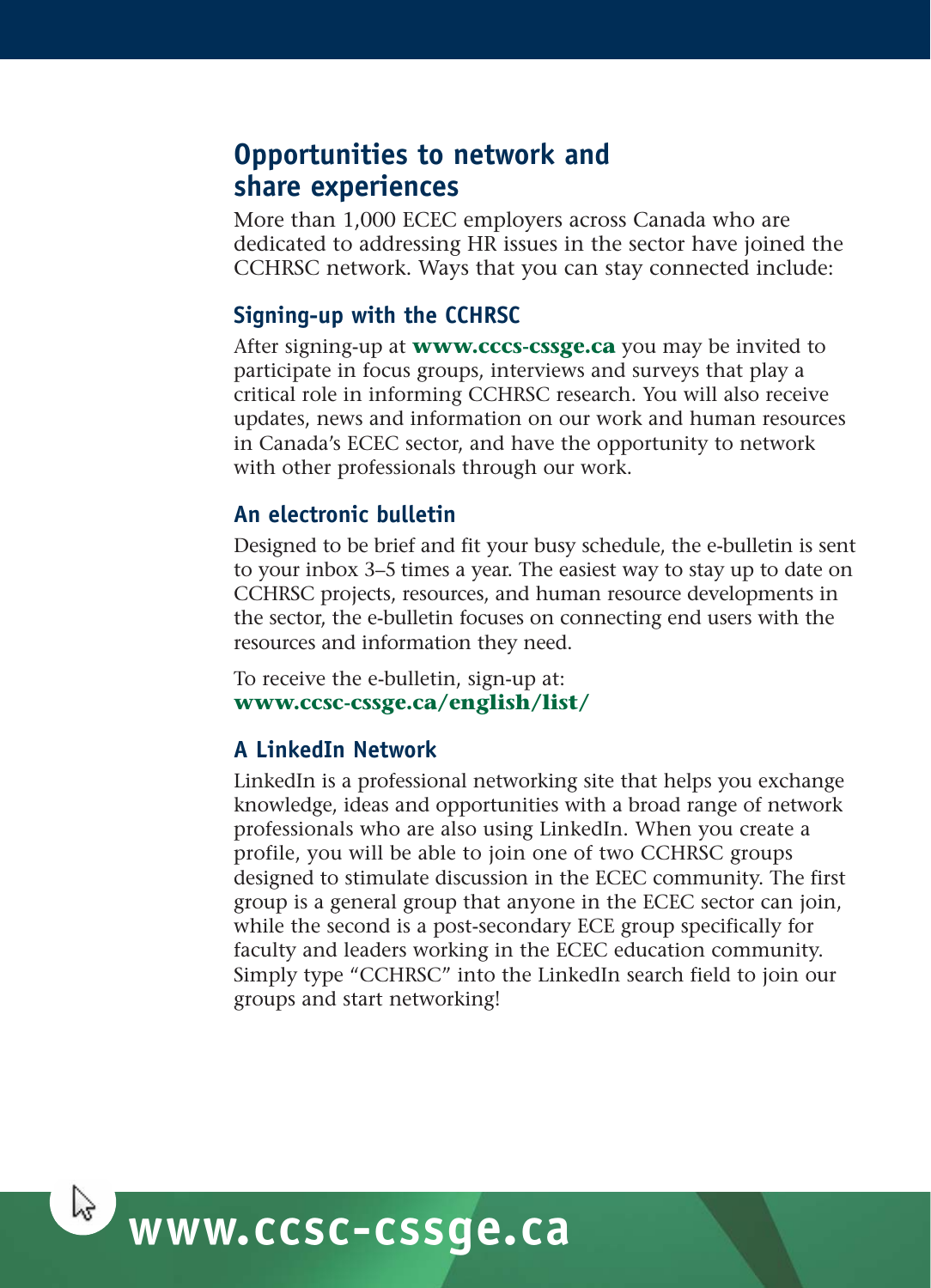"Organizations and employers benefit from the work of the CCHRSC through the research and tools they develop, which can be easily adapted or replicated for use by boards of directors and administrators. Tools can be used as a basis for policy development, and to guide practices and protocols within programs. In our field, our time is best used to implement good practices developed for us versus researching and developing them on our own."

*–Karen Ohlson, Executive Director, K.I.D.S Inc., Manitoba*

"Understanding the sector's challenges, strengths and working conditions is critical for employers in the ECEC sector and the CCHRSC provides excellent resources employers can use to help inform planning and improve the quality of child care programs across the country."

*–Linda Cottes, Senior Vice President Operations – Child, Youth and Family Development, YMCA of Greater Toronto, Ontario* 

**For more information or to order print versions of this document, contact the Child Care Human Resources Sector Council (CCHRSC):**

**www.ccsc-cssge.ca**

- **info@ccsc-cssge.ca**
- **1-866-411-6960** (TOLL-FREE)
- **613-239-3100**

#### Canadä<sup>r</sup>

Funded by the Government of Canada's Sector Council Program. The opinions and interpretations in this publication are those of the author and do not necessarily reflect the opinion of the Government of Canada